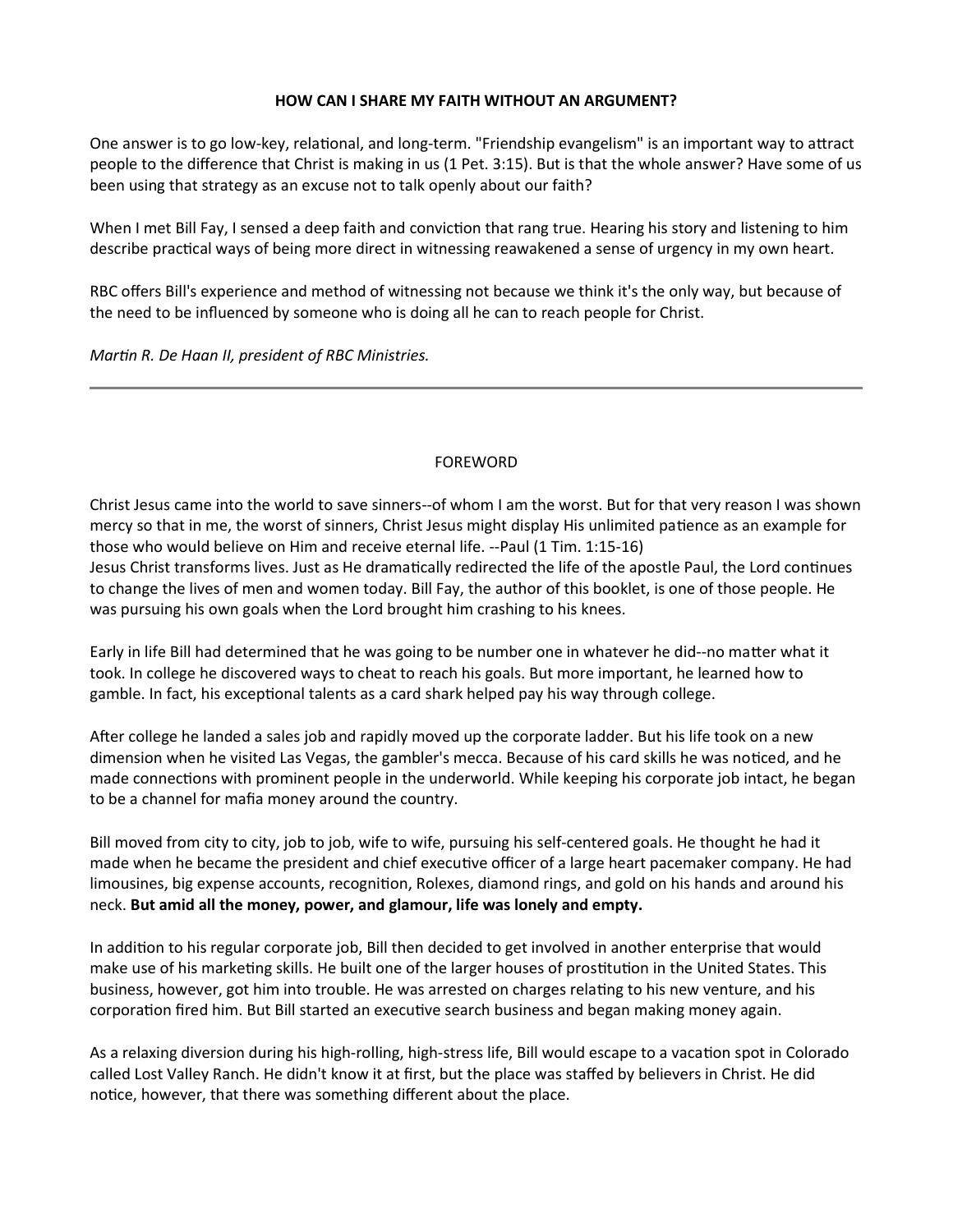Bill could out-argue any believer who dared to take him on, but one Easter morning he heard something that would eat away at him until he gave his life to Christ. During a service in an open field, a young man about 22 years old talked about the difference between happiness and inner peace. Bill listened intently because he knew he didn't have inner peace. But when the young man said that peace comes only through a personal relationship with Jesus Christ, Bill got on his horse and muttered, "I don't need that kind of junk in my life." And he rode out of the meadow.

Some time later, Bill walked into a racquetball facility and met a man who would play a key role in his coming to faith in Christ. Dr. Paul Grant had gone to play racquetball that day after asking the Lord for an opportunity to share his faith. The two men met, and Paul lovingly told Bill about Christ.

Paul invited Bill and his wife, Peggy, to church. After the service he invited them to his home. Paul and his wife, Kathie, radiated a personal relationship with Jesus. Although moved by their testimonies, Bill was not ready to give his life to Christ.

l pray that you may be active in. sharing your faith, so that you will have a full understanding of every good thing we have in Christ. --Philemon 6

Still on probation from his previous arrest, Bill was caught in a police sting. After a weekend in jail with a bond of \$250,000, his life came to a crisis point. Bill sat around his house for 2 days in tears. The pain in his life was surfacing. He considered escaping

through drugs, alcohol, and even suicide. By God's grace he didn't take any of those options.

Bill's wife suggested that he call the pastor who had married them. After some initial reluctance, he picked up the phone. What he had heard 7 years before at the ranch was on his mind. He told the pastor he wanted inner peace. The next day he drove 85 miles to a little country church. Kneeling on the dusty floor, he came to know Jesus Christ in a personal way. That was on March 4, 1981. He left that church a different man.

He returned home and stood trial, but the case was dismissed. As he left the courthouse he determined never to go near a jail or prison again. But the Lord had other plans. For the next several years he visited prisoners to tell them about Jesus.

Since then, Bill has shared his faith with people from all walks of life and has taught many others to do the same. But in Bill's own words, "The greatest miracle of all is not the change in what I do but in what I have become. The pursuit of power, money, and women has been replaced by the pursuit of the virtues I had once scorned: love, honesty, loyalty, self-sacrifice, self-discipline, humility, faith, patience, and endurance. And because I know that the only life worth living is through Christ, I have made it my life's work to share Him with others."

In the pages that follow, Bill will explain how he shares his faith with confidence, and how you can too.

--The Editors

ABOUT THE AUTHOR: Bill Fay is a graduate of Denver Seminary, is the chaplain of several police departments, works as a chaplain in cooperation with the Colorado Sectional PGA and the PGA of America, has an internationally syndicated radio program Let's  $Go$ , and is a national speaker and seminar leader.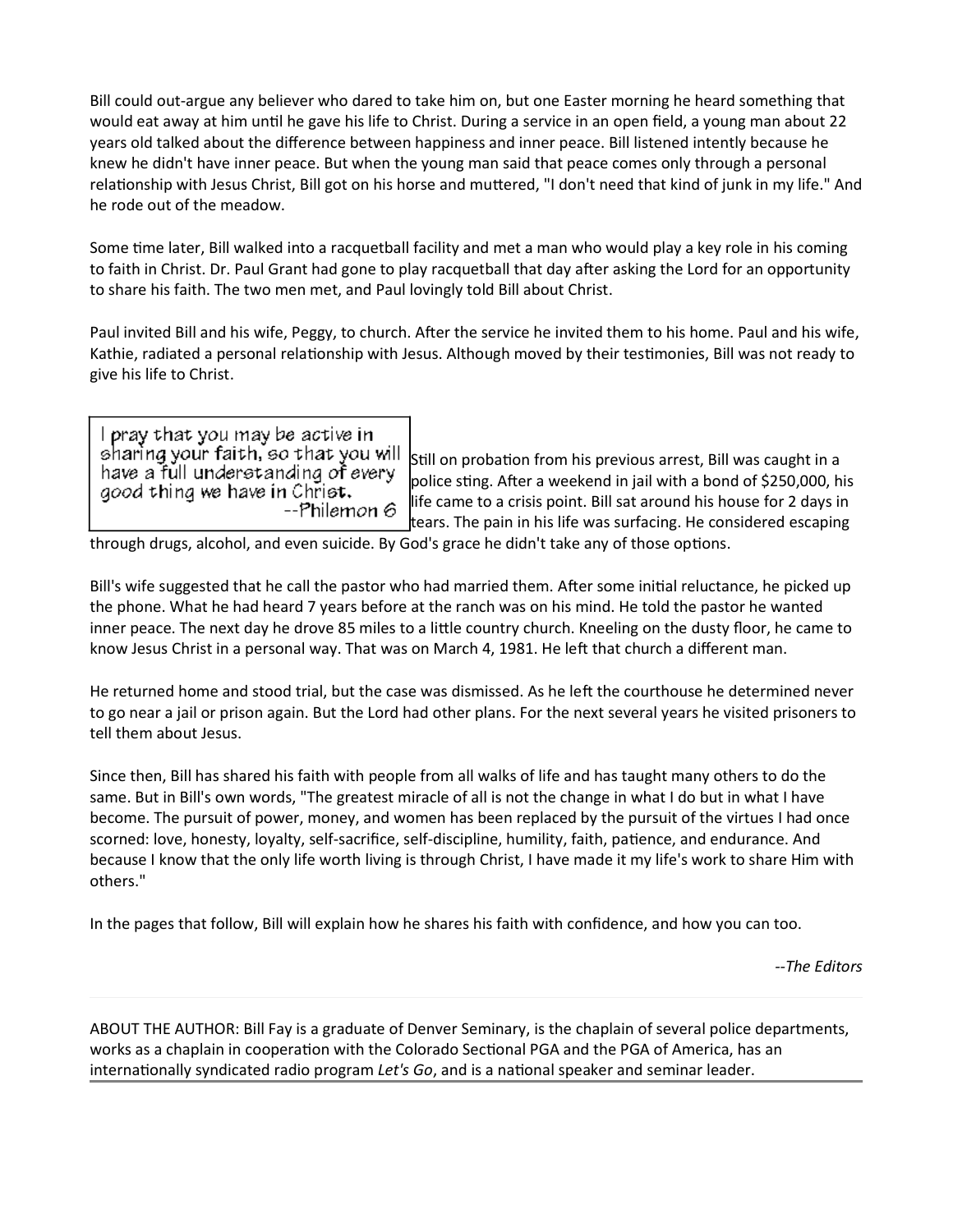## OVERCOMING OBSTACLES

Have you ever wanted to share your faith but chickened out? When I ask that question in meetings at churches, even the pastor's hand goes up. That's normal.

What makes it difficult for us to share our faith? During a seminar I was leading, people gave these replies:

- I'm unsure how to guide the discussion to the Scripture.
- I fear rejection.
- I don't know how to start a conversation about spiritual issues.
- I lack confidence that the Lord will speak through me.
- I can't imagine that some people would even care to hear what I have to say.

We're going to deal with the how-to questions in the pages to follow, but we first need to clarify our role and the proper attitude.

| Success isn't leading someone    |
|----------------------------------|
| to Christ. Success is acting out |
| your Christian life, sharing the |
| gospel, and trusting God for the |
| results.                         |

We need to get away from a "win them" mentality. People do not put their faith in Christ because we cleverly "force" them to believe. We must realize that if we "win" someone to Christ, he's probably not saved. D. L. Moody, the evangelist, was riding on a train when a drunk came up to him and said, "Mr. Moody, I'm one <sup>1</sup>of your converts." Moody replied, "I'm afraid you are, because

you're obviously not a convert of the Lord's."

We also have to believe that success in God's eyes is sharing our faith and living out our Christian life. He does not measure success by how many people we lead to Jesus Christ. Our job is to be faithful to Him.

Still we fear failure and rejection. There is no stronger feeling in the world than that. It hurts. But we must remember that it's the gospel people are rejecting, it's Jesus they're rejecting, it's not us. It feels like us sometimes, but we have to get free from that desire to cause the conversion. Jesus said, "No one can come to Me unless the Father who sent Me draws him" (John 6:44).

The apostle Paul wrote to the believers at Corinth, "I came to you in weakness and fear, and with much trembling" (1 Cor. 2:3). But that didn't stop him. In fact, most of the New Testament was written by that "coward."

God understands that we might be afraid. But we have no excuse not to tell others about Christ, because His strength is made perfect in our weakness (2 Cor. 12:9).

I dread every hospital visit I have to make. It's hard for me. But it doesn't excuse me not to go to see the people that God puts in my path in hospitals. We've got to go--whether we like it or not.

Remember Moses. He stuttered. Moses would not have been a good TV personality today. God chooses the weak things of the world to shame the wise and the strong. And if anybody qualifies for that, it's me.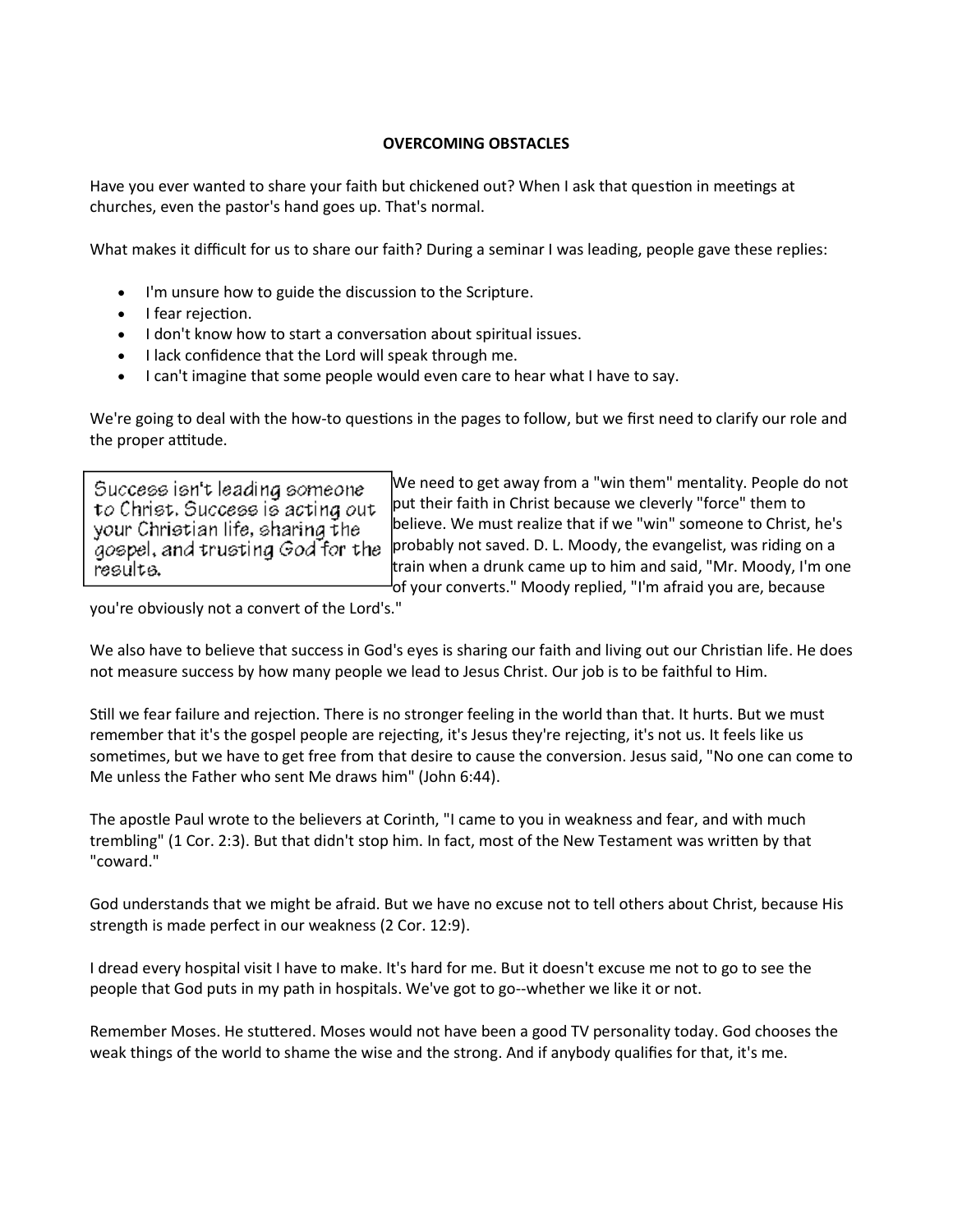And finally, if you are thinking that the person you are considering talking to is an impossible case, you've got to trust that God is the God of the impossible. You and I need to remember our part and God's part in the process of sharing our faith.

## OUR PART

- "Then Jesus came to them and said, 'All authority in heaven and on earth has been given to Me. Therefore go and make disciples of all nations"" (Matt. 28:18-19).
- "We are therefore Christ's ambassadors, as though God were making His appeal through us" (2 Cor. 5:20).

# GOD'S PART

- " 'Not by might nor by power, but by My Spirit,' says the Lord Almighty" (Zech. 4:6).
- "My message and my preaching were not with wise and persuasive words, but with a demonstration of the Spirit's power" (1 Cor. 2:4).
- "No one can come to Me unless the Father who sent Me draws him" (John 6:44).
- "No one can come to Me unless the Father has enabled him" (John 6:65).

## HOW CAN I SHARE MY FAITH

I would like to outline a simple step-by-step approach that I have used in sharing my faith with others. By following this method I have avoided unnecessary arguments that would have hindered a complete presentation of the gospel.

First, I ask five questions to determine the other person's spiritual condition. During this time I am probing for information, not presenting my case.

Next, I have the person read several key Bible verses and ask what the verses say to him or her. The goal here is not to preach but to allow the Holy Spirit to bring conviction as the person reads and thinks about the truths of Scripture.

The third step is another series of five questions. These summarize the truths of the verses the person has just read, and they call for a decision to receive Christ.

## How Can I Share My Faith Without an Argument?

Step 1--The Approach

to know it?

|                | <b>THE APPROACH</b>                                                                                                                                                        | Step 2--The Bible<br>Step 3--The Close                                                        |
|----------------|----------------------------------------------------------------------------------------------------------------------------------------------------------------------------|-----------------------------------------------------------------------------------------------|
| 1.<br>3.<br>4. | Do you have any kind of<br>spiritual belief?<br>2. To you, who is Jesus?<br>Do you think there is a<br>heaven and a hell?<br>If you died right now,<br>where would you go? | STEP 1 - THE APPROACH<br>When you ask questions, it allows people to express their viewpoint. |
| 5.             | If what you believe were<br>not true, would you want                                                                                                                       |                                                                                               |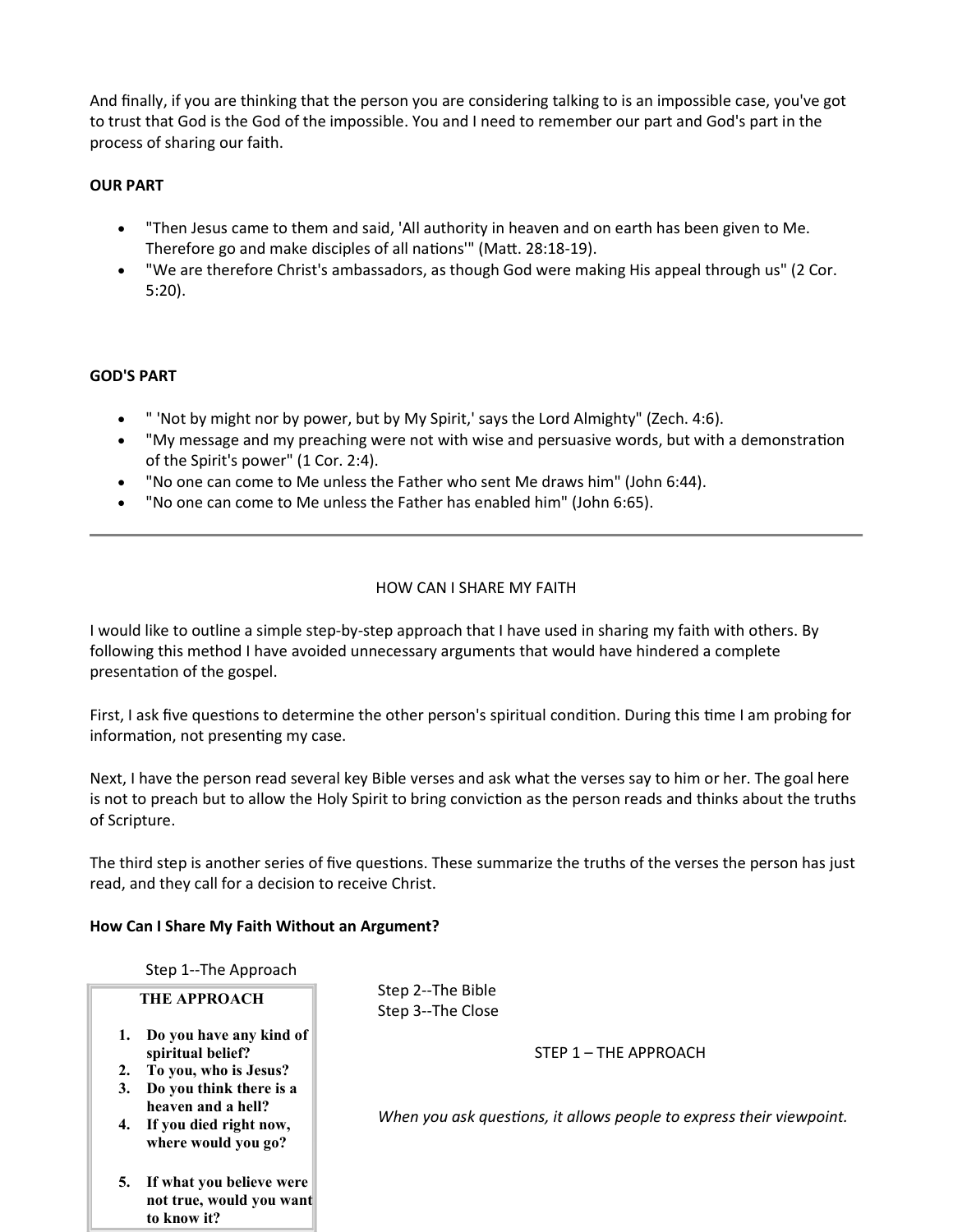People love to give their opinions. When you ask a question, don't respond with your own answer. Then you won't end up on some rabbit trail. The minute the other person says he's going to reincarnate or fizzle when he dies, you are going to want to jump in and respond. But don't!

In addition to the following questions, I sometimes use other introductory "bridge" questions. Here's one of my favorites: Do you go to church anywhere? It's so nonthreatening. Try that on people at work and watch what happens. That question can serve as an effective transition into the questions that follow.

1. Do you have any kind of spiritual belief? The first question does not ask people if they believe in God. That'll give you the response, "None of your business." But if you ask them if they have any spiritual beliefs, they'll talk to you, some for 5 or 10 minutes. Let them talk, because when they're done they'll have very little to fight with you about. If they simply answer yes without explaining, go on to the next question.

2. To you, who is Jesus? When you ask a person what he thinks of Jesus, he will usually respond, "The Son of God," or "The man who died on the cross." But if I were to ask one of you who Jesus is, I hope your response would reflect your personal relationship to Him. I hope you would say, "My Lord and my Savior." So listen carefully to the person's answer.

3. Do you think there is a heaven and a hell? The third question is safe. It is an intellectual question. It simply asks what they believe about the life to come.

4. If you died right now, where would you go? If heaven, why? I asked a woman, "Do you think there is a heaven and a hell?" Her exact words were "Absolutely not." But the fourth question is personal. So when I asked her where she would go when she died, she said, "Heaven, of course." The issue went from her head to her heart. When you start talking about the personal aspect of a person's life, he or she will get very serious.

If people answer, "Heaven," you ask, "Why?" The answer they give will pinpoint their true beliefs. If they say, "I don't know," continue on to the next question.

5. If what you believe were not true, would you want to know it? The last question is a tough one. Jesus drove the Pharisees and Sadducees nuts with hard questions, so I make no apology for asking them. What are the two possible answers to question number 5? Yes or no. If it's yes, you go on. If the answer is no, stop. And I'll tell you what will happen almost every time you stop. The person will say, "Well, aren't you going to tell me?" Very rarely will you ever get a no that sticks. If you do get a no, remember, it's not your problem, it's God's.

## VARYING THE APPROACH

You can vary the approach a number of ways. Let me give you some examples.

Example 1: I was at an airport and I happened to be where they take the tickets before you get on the airplane. I noticed a woman who was all by herself. I walked up and said, "I have a question." And she said, "What is it?" I said, "If you died right now, where would you go?" She said, "That's an important question." So I took her off to the side while she gave her life to Jesus Christ.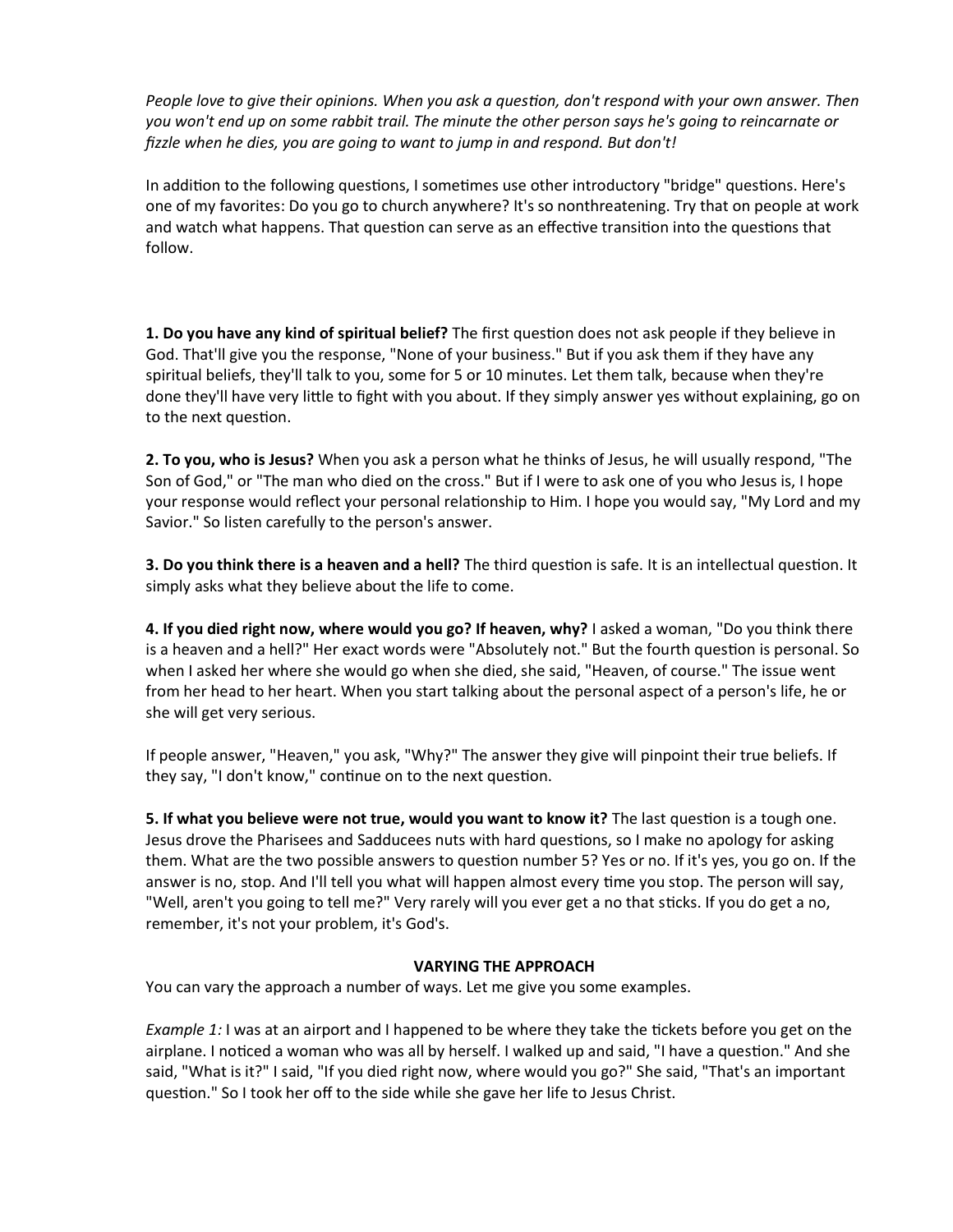A Derringer

These questions are merely a probe to see if the heart is ready. You can adjust them any way you want. If you want to go right to the heart of the matter, just ask. There isn't a conversation you can't turn to any of these questions.

Example 2: You could say to someone, "In the newspaper you read about sports superstars who are making lots of money but whose personal lives are a mess. What do you think makes a person happy? I'm curious, do you have spiritual belief in anything? What is your understanding of who Jesus is?"

Example 3: You could say, "You know, with the current world tensions and wars going on, do you think about all those soldiers who may die? Do you ever wonder what may happen to people when they die? I'm curious, what about you? If you died right now, where would you go?"

A derringer is a small pocket pistol. The gamblers in the old westerns used to shoot people with them.

When you go somewhere to share with somebody, don't take a "shotgun" (your church Bible). If you had tried to share with me before I was a believer and dared to put a big Bible on a table in a restaurant, you or the book would have been on the floor. Don't do that.

Get yourself a "derringer" or sharing Bible--a New Testament pocket/purse version. Every day that you put it in your pocket or purse, you're saying, "Lord, I'm ready."

You can turn any conversation into a tender confrontation. But don't get away from the questions, or you may not get the opportunity to talk with them about the Lord.

Example 4: A Jehovah's Witness came to my door. I was running late for an appointment, but I opened the door anyway. She said, "Hi, I'm here from the Watchtower." I said, "Look, I really need to go but I have just one question." She said, "What is it?" I said, "If what you believe were not true, would you want to know it?" She replied, "Oh, but sir, what I believe is true, and I came here to share truth and revelation with you." I said, "Ma'am, that's not my question." I did this 12 times. Finally she said, "Well, yes." And she's been back twice.

The Holy Spirit does the convincing and the convicting.

The whole idea of these questions is to get to the Bible. The power is in God's Word. I want to get to His

Book.

Example 5: I have a friend who reads 1,200 words a minute and remembers everything he has ever read. For 20 years he was a practicing atheist with a hobby of tearing apart other people's religious beliefs.

Then one day in Guam, on a bus, he saw a guy who was being teased by several people. Someone grabbed the man's Bible and tossed it out the window. My friend, who had a sensitive heart, walked up and said, "Why do you let them do this to you?" The man said, "I'm a Christian."

My friend responded, "Do you mean to tell me that you believe that somebody got vomited out of the mouth of a whale?" The guy's answer was yes. My friend's immediate response was, "How do you know?" His answer was, "My Bible tells me so."

This went on with more questions and the man replying with a yes or a no and saying, "My Bible tells me so." This shook my friend so badly that he went home, borrowed a Bible, and read it through over the weekend. A verse in Job that said "Stop and consider God's wonders" spoke to him (Job 37:14).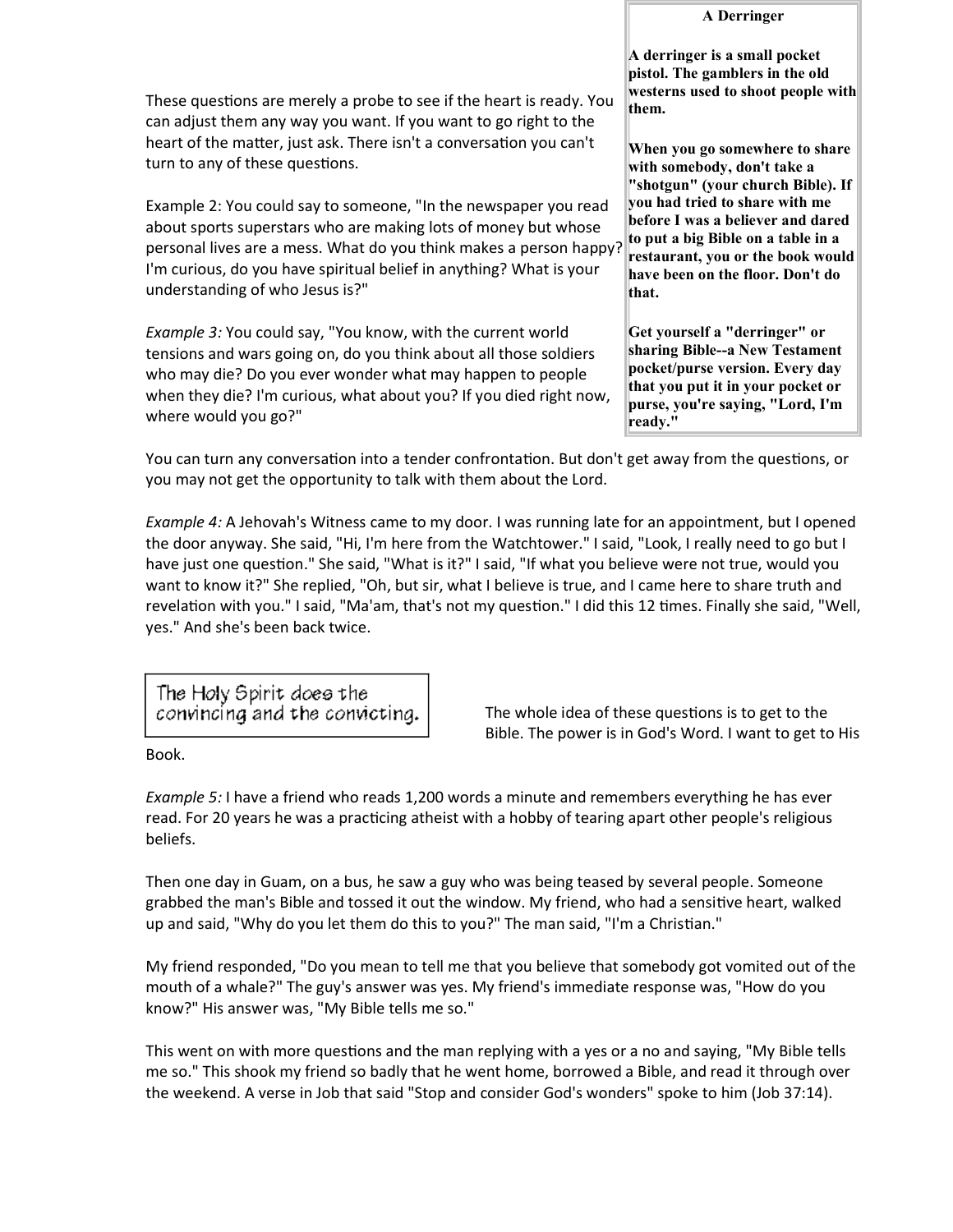For 2 weeks he intellectually struggled between killing himself or trusting Christ before he gave himself to the Lord. Today he a strong Christian defender of the faith.

The point is this: Don't get intimidated. Let your yes be yes and your no be no.

STEP 2 - THE BIBLE

| 1. Romans 3:23<br>2. Romans 6:23<br>3. John 3:3<br>4. John 14:6                                                                                                                                                                                                                                                                                                                                                  | God uses Scripture to change people's lives. The next step<br>in sharing your faith without an                                                                                                                                                                                                                         |                                                                                                         |  |
|------------------------------------------------------------------------------------------------------------------------------------------------------------------------------------------------------------------------------------------------------------------------------------------------------------------------------------------------------------------------------------------------------------------|------------------------------------------------------------------------------------------------------------------------------------------------------------------------------------------------------------------------------------------------------------------------------------------------------------------------|---------------------------------------------------------------------------------------------------------|--|
| <b>5. Romans 10:9-11</b><br>6. Revelation 3:20                                                                                                                                                                                                                                                                                                                                                                   | argument is based on two                                                                                                                                                                                                                                                                                               | Where to go next?                                                                                       |  |
| Romans 10:17, "Faith comes from hearing." Hearing is the key. The second<br>principle is in Luke 10:26, which I paraphrase, "What does it say to you?"<br>The Holy Spirit will do the convincing and the convicting. You're just going<br>to stand by and watch God do something.<br>1. Romans 3:23--"For all have sinned and fall short of the glory of God."                                                   | In case you're wondering<br>how to remember what<br>verse to turn to next,<br>here's a suggestion.<br>Open your Bible to<br>Romans 3:23. Turn it so a person                                                                                                                                                           |                                                                                                         |  |
| When I'm sharing, I take my Bible and I put it in front of the other person--on<br>the table or on his lap. I point to Romans 3:23 and I ask him to read it out                                                                                                                                                                                                                                                  | who is facing you can<br>read your Bible.                                                                                                                                                                                                                                                                              |                                                                                                         |  |
| loud. Then I ask him, "What does it say to you?" When you do it this way, he<br>can't say, "That's just your interpretation." He will read it and tell you what it<br>says. Then he won't be able to say you told him. When you do that, the<br>other person will be doing the speaking, the Holy Spirit will be doing the<br>convicting, and nobody can start an argument with you about the<br>interpretation. | In the margin closest to<br>you, write,<br>"Romans 6:23." As you<br>review Romans 3:23 with<br>a person, you will see the<br>reference for the next<br>verse in the margin.                                                                                                                                            |                                                                                                         |  |
|                                                                                                                                                                                                                                                                                                                                                                                                                  | After the person reads this verse and tells you what it says, if you feel that<br>the person needs more clarification simply say, "Have you ever committed<br>murder?" The person will likely say, "No, I haven't." You then say, "Well,<br>have you ever hated someone or been angry?" He will probably feel a little | Then, on the page for<br>Romans 6:23, write in<br>the margin, "John 3:3."<br>Do this for all the verses |  |
| defensive and say, "Yeah. Haven't you?" You say, "Sure I have." And then<br>you could say, "Did you know that God says anger is the same as murder?"                                                                                                                                                                                                                                                             | you will be using.<br>Each time you turn to a<br>verse, you'll know                                                                                                                                                                                                                                                    |                                                                                                         |  |
| God's holy standards he's a mess. 2. Romans 6:23--"For the wages of sin is                                                                                                                                                                                                                                                                                                                                       | At that point you usually get silence, because suddenly he realizes that by                                                                                                                                                                                                                                            | where to go next.                                                                                       |  |

There is a tendency in us to be harsh, but we must be loving and gentie in how we communicate the gospel of Christ.

The Bible

Ask the person to read the verse, and then ask, "What does it say." He or she will tell you it says that for one sin we die.

This verse can devastate a person's religion and his feeling that he's okay. In Romans 6:23, underline or

circle the word sin. Then draw a line through the word death. In big letters near it, write the word hell. Then circle the word in. (Do this in your Bible before you talk with someone.)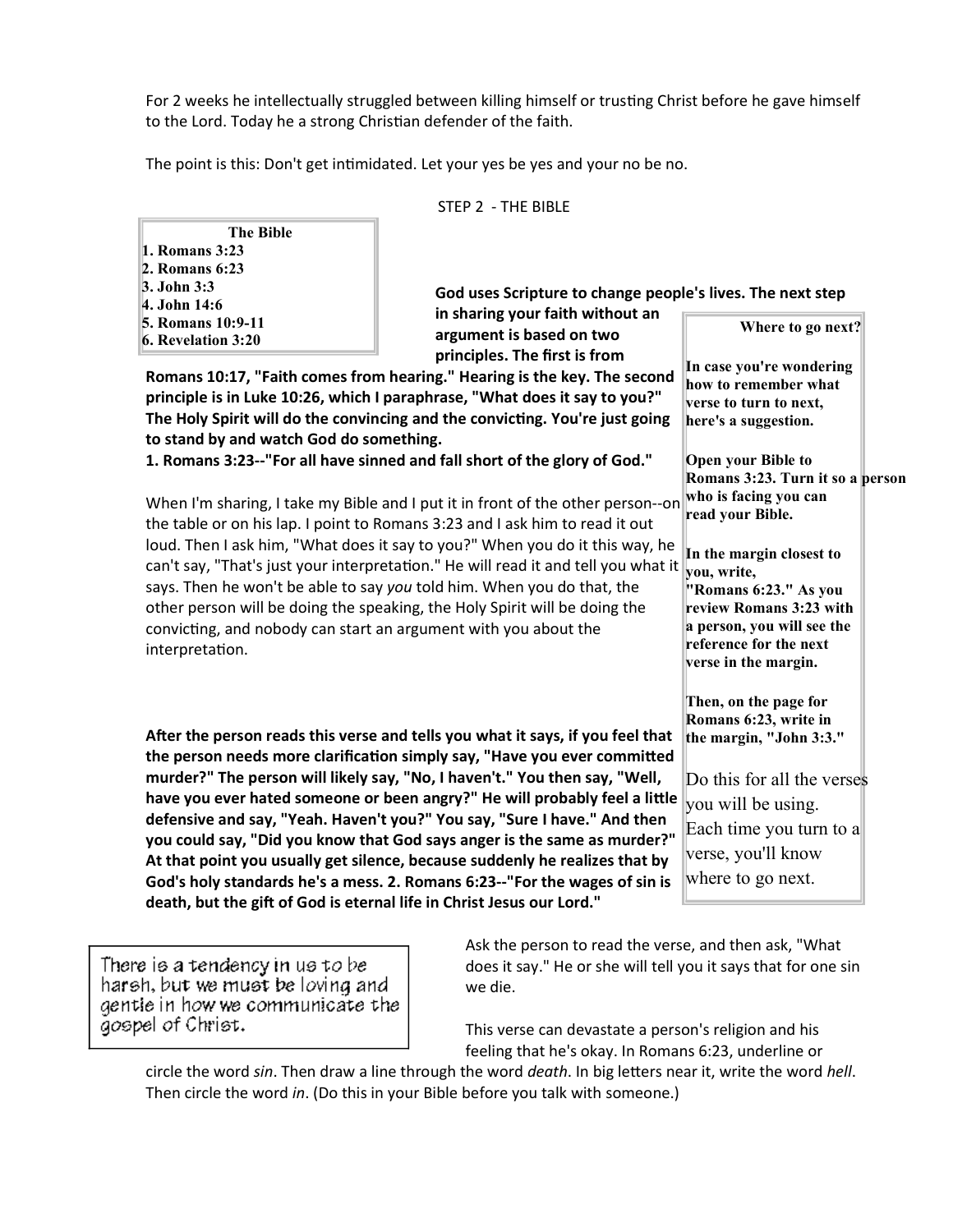There is a tendency in us to be harsh. We might want to tell a person, "Listen, stupid, for one sin you're going to hell. And your dumb religion isn't going to save you!" If you do that, it's not only unloving, but the person is not going to listen. You can get the message across in a more gentle way. The whole key is where you point.

After the person has read the verse and told you what the verse says to him, you can simply say, "Did you notice that in my Bible I've underlined the word sin?" (Point to the word.) He will say, "Yes." Then you say, while pointing to the word sin, "This reminds me that there's no s at the end of the word? God says for one sin He will send me to hell." You point to yourself, but the other person gets the idea.

Now suppose the person you're talking to is a churchgoer. You say, "Did you notice that I have circled the word in? It reminds me that I am to be in a relationship with Jesus Christ, not in a religion." Right then his infant baptism, his confirmation, his church membership, or whatever other religious actions he was trusting just went out the window. With this verse you have politely shown him that he has no hope. And you've done it nicely.

# 3. John 3:3--"No one can see the kingdom of God unless he is born again."

As a reminder to yourself, in the margin of your Bible by John 3:3, draw a cross like the cross of Christ, and alongside of it write the question, "Why did Jesus come to die?"

Here is the one exception when you do not ask the person what the verse means to him. Why? Because he won't know.

The way to get into this verse is to turn to the person and say, "I know somebody like you who walked up to Jesus Christ and asked him how to get into heaven. This was a religious guy, but he knew that going to church didn't cut it. I want you to read aloud what Jesus said to him." And he will read, "No one can see the kingdom of God unless he is born again." Do not ask him what it means to him. He won't know. We know from Scripture that Nicodemus was confused.

You can then say, "You're probably wondering what Jesus was talking about. Nicodemus thought Jesus meant he had to go back inside his mom. But no, Jesus was talking about a spiritual birth."

Now's the time to ask a question. Take out a pen and make the sign of a cross with your finger across your pen. Then ask, "Why did Jesus come to die?" Fifty percent of the people won't know. Listen for an answer. The person may say that Jesus had to or that He wanted to. Ask, "Why?" Eventually he may say, "Jesus came to die for sin." Say, "That's right. The wages of sin is death. You just finished reading that in Romans 6:23." Then say, "Jesus Christ hung on the cross and He took upon Himself all of your sins, and my sins, and the sins of the whole world. When He died on that cross, He died for me, for my forgiveness. That forgiveness is a gift from God."

Then take your pen in your hand, hold it out, and say, "If you want this pen, what do you have to do to get it?" In response he may say, "I'd have to thank you." You would say no. Then he might say, "I have to pay you." Say, "No, it's a free gift." Don't give him the answer. Eventually he will say, "I just need to take it, accept it, or receive it."

I don't know what it is, but people just hate to take anything that's free. But when they take it, that's when you can say, "Look, that's the same thing you have to do with the cross. It doesn't become your gift until you accept it for yourself."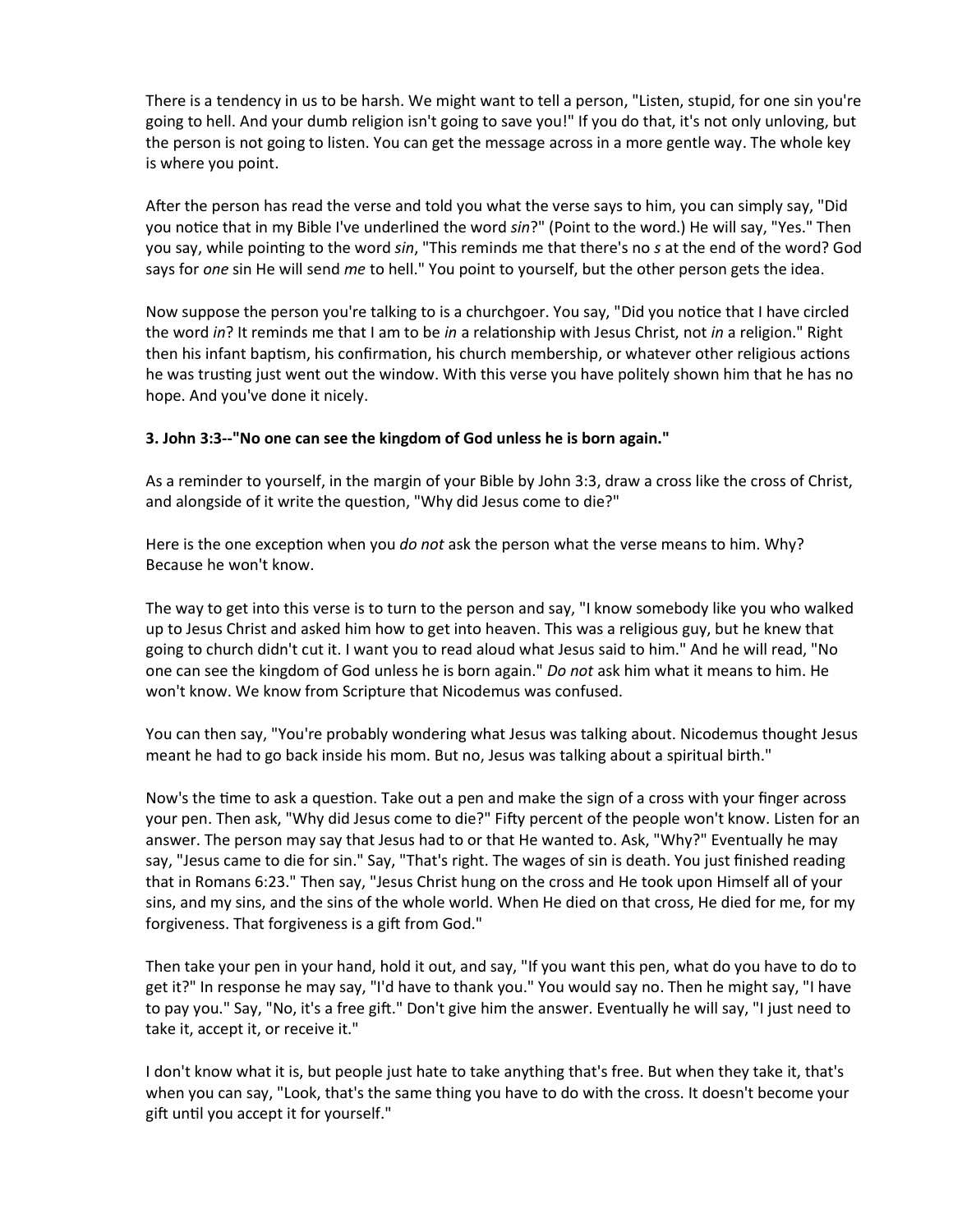# 4. John 14:6--"I am the way and the truth and the life. No one comes to the Father except through Me."

When you turn to this verse, ask the other person to read it aloud and then ask him what it says. The person will tell you it says that there is no other way to go to heaven to be with God except through Jesus.

One of the most difficult things for people to believe is that they can be forgiven.

Once in a while I'll say, "Do you see any other way to heaven except through Jesus Christ?" And I've had people angrily say, "No!" Why do you think they're aggravated? It's because

they think it's a stupid question, which it is, because the verse is very clear. If they see it, they may give you an agitated "No!" What you are hearing is God at work.

5. Romans 10:9-11--"If you confess with your mouth, 'Jesus is Lord,' and believe in your heart that God raised Him from the dead, you will be saved. For it is with your heart that you believe and are justified, and it is with your mouth that you confess and are saved. As the Scripture says, 'Anyone who trusts in Him will never be put to shame.'"

One of the most difficult things for people to believe is that they can be forgiven. After you have asked the person to read Romans 10:9-11 and he has read it, ask him if the phrase "If you . . . believe . . . you will be saved" includes murderers, alcoholics, drug addicts, etc." You ask that, because if he believes God will forgive a murderer he will believe God will forgive him for adultery, alcoholism, drugs, unlovingness, or whatever. It's a key issue.

But let's suppose that when you ask him if it includes murderers he says no. Ask him to read the verse again. Let the Spirit teach him. Remember, this is the Holy Spirit's problem. It is not your problem to enter into an argument about whether or not God will forgive murderers.

# 6. Revelation 3:20--"I stand at the door and knock. If anyone hears My voice and opens the door, I will come in and eat with him, and he with Me."

As you did with the other verses, ask the person to read this verse out loud. Then ask, "What does it say to you?" He will say that when we open the door of our lives to Jesus, He will come in.

With this verse you want the person to realize that Jesus is eager to enter into our lives. The Lord longs for us to be in a right relationship with Him.

Now you are ready to move to the final  $\begin{array}{c} \big| \text{Be} \text{ silent} \text{ and } \text{pray, and let the step.} \\ \text{Holy Spirit do His work.} \end{array}$ 

# STEP 3 – THE CLOSE

#### THE CLOSE

- 1. Are you a sinner? 2. Do you want forgiveness for your sins?
- 3. Do you believe Jesus died on the cross for you and rose again?
- 4. Are you willing to surrender yourself to Christ?
- 5. Are you ready to invite Jesus into your heart and into your life?

This is the part that many of us fear most-- the call for a decision. Here's how to do it. These final five questions are a recap of all the key verses you just guided the other person through.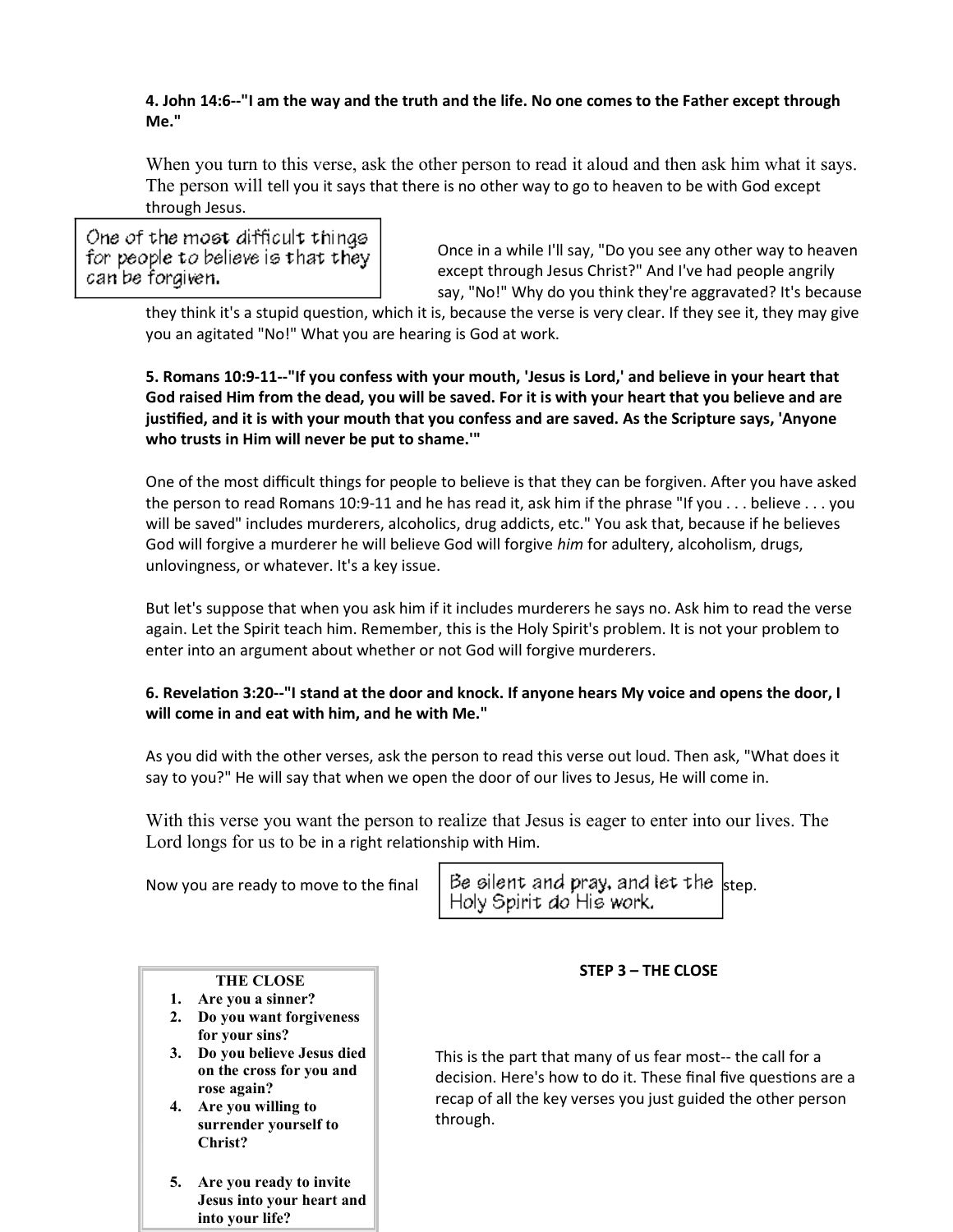1. Are you a sinner? This question points back to Romans 3:23, "For all have sinned." Earlier he saw that the "all" includes him.

2. Do you want forgiveness of sins? Romans 6:23 says that forgiveness is a gift provided by Jesus Christ. To have that free gift we must accept it for ourselves.

3. Do you believe Jesus died on the cross for you and rose again? In John 3, Christ explained that He would die for our sins and that we must put our trust in Him to be born again.

4. Are you willing to surrender yourself to Christ? John 14:6 says that the only way to be right with God is through Jesus Christ.

5. Are you ready to invite Jesus into your heart and into your life? Romans 10:9-10 states that we are saved when we personally accept the truth about Jesus and put our trust in Him.

When you ask this final question, be silent--and pray silently for the person. The Holy Spirit will be working on him. Thirty seconds of silence will feel like 20 minutes to him. This is the moment when somebody is making a decision about whether he wants to follow Christ or Satan. So whenever I ask that final question, I pray in my mind as hard as I can while I silently wait for his answer.

I once watched someone break out in beads of sweat. I didn't say a thing. I just maintained eye contact with him and prayed. Finally he said, "Yes." And I said, "Yes what?" He said, "I'm ready." I said, "Ready for what?" I wanted him to make a clear, personal decision. It had to be his choice, an expression of his heart's desire.

## A SUGGESTED PRAYER

When the person you are talking with says that he is ready to invite Jesus into his life, you may wish to guide him through a prayer like this one:

Father, thank You for the free gift of eternal life. I know I am a sinner and need Your forgiveness. I am sorry for my past sins, and I ask You to forgive me.

Jesus, I believe You died on the cross for my sins and arose from the dead. I now open the door of my heart and invite You to come into my life. I realize there is nothing I can do to earn my salvation, and I place my complete trust in You alone for eternal life. I choose to follow You as my Lord. Please make me the person You want me to be.

# How Can I Share My Faith Without an Argument?

## THE APPROACH

- 1. Do you have any kind of spiritual belief?
- 2. To you, who is Jesus?
- 3. Do you think there is a heaven and a hell?
- 4. If you died right now, where would you go?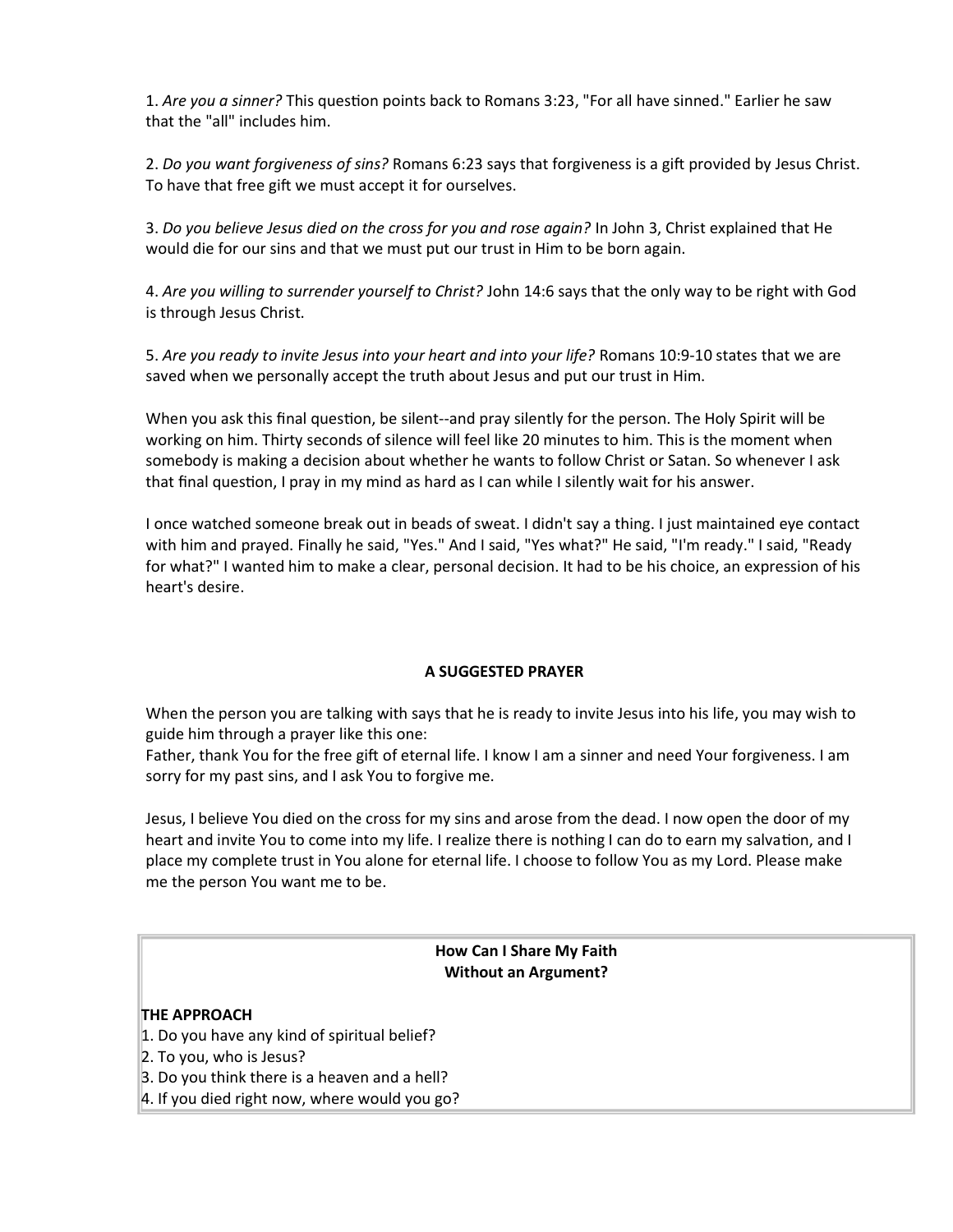5. If what you believe were not true, would you want to know it?

# THE BIBLE

- 1. Romans 3:23
- 2. Romans 6:23
- 3. John 3:3
- 4. John 14:6
- 5. Romans 10:9-11
- 6. RevelaƟon 3:20

# THE CLOSE

- 1. Are you a sinner?
- 2. Do you want forgiveness for your sins?
- 3. Do you believe Jesus died on the cross for you and rose again?
- 4. Are you willing to surrender yourself to Christ?
- 5. Are you ready to invite Jesus into your heart and into your life?

# DEALING WITH OBJECTIONS

When you talk with people about trusting Christ, you will hear objections, reasons they don't want to

In dealing with objections, the key word to remember is WHY.

believe. In dealing with their objections, the key word you need to remember is why.

Let me give you an example. I know a man who owns several McDonalds. I heard that he wanted to talk with someone to learn more about God, so I arranged to meet him at one of his restaurants. We sat down in one of those little chairs. We got all done going through the questions and the Scripture and he said, "That's it, Bill?" And I said, "That's it." He first objection was, "What is God going to do with my business?" Because I didn't know whether God was going to bless him or bust him I asked, "Why? What about your business?"

Either God dealt with that objection or it wasn't important because he switched to a completely different objection. He said, "What about my mother?" I wondered why a successful businessman was worrying about his mother so I said, "Why, what about your mom?" He said, "She will disown me!" Iturned to Matthew 10:37, which says, "Anyone who loves his father or mother more than Me is not worthy of Me." I had him read it out loud, then I asked, "What does it say to you?" He said, "I better worry about Mom later and give my life to Jesus now."

Here are some other types of objections:

- 1. "I'm not ready." What are you going to say? You don't have the foggiest idea why the person is not ready, so you can simply ask, "Why?"
- 2. "I have to think about it." Again, ask why. It's disarming, isn't it? Because often times the first objection is just a reflex defense.
- 3. "I've always believed in God." I would say something like, "If you've answered yes to all

Christ either lied about being God, or He was demented, or He is all He claimed to be.

five questions, then you won't have any problem accepting Christ. Let's pray for you to receive Him."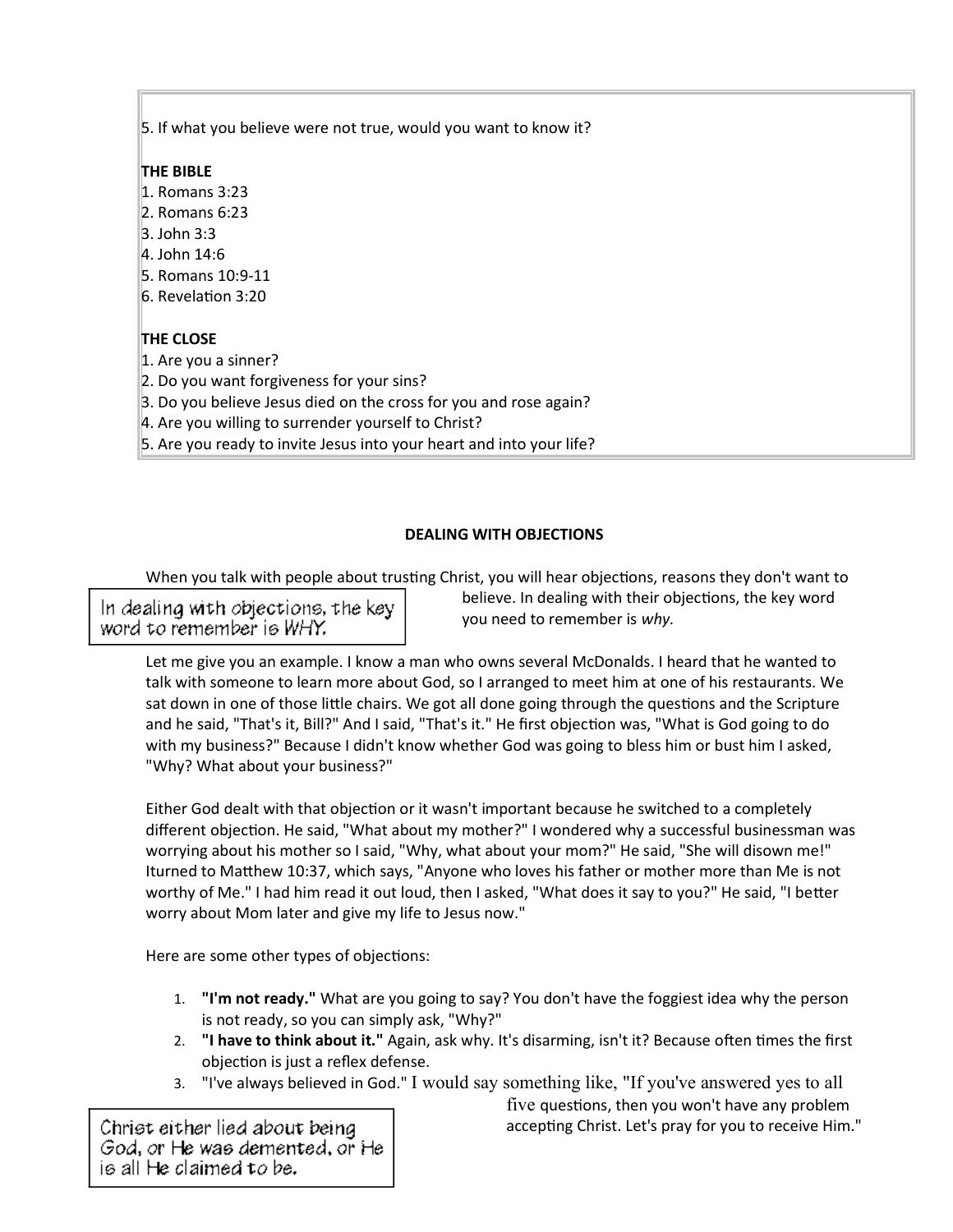People tell me all the time that they have always believed in God. But I tell them, "That isn't going to help you any. The demons believe in God and shudder" (James 2:19).

Remember the pen illustration? You could refer back to it again and say, "Believing that I have a pen in my hand is fine, but until you take that pen it's not your gift."

- 4. "My friends will think I'm crazy." You could say, "That's probably true, but the issue now is: Are you ready to invite Jesus into your life?"
- 5. "Other religions tell me that I need to work my way into heaven." There are only two types of religions in the world. One says that Jesus might be a prophet, a teacher, or a good guy, but that He is not God. It also believes that you can work your way to heaven--by a terrorist act, eating the right food, performing religious rites, or living a good life.

Christianity, however, makes two opposite claims: (1) Jesus is God, and (2) God had to come to man; man couldn't go to God.

So we have opposing views that can't both be right. The important questions are: Which one is true? and How do we know? Start by examining the claims of Christ. He is either a liar, a lunaƟc, or the Lord. Christ either lied about being God, or He was demented, or He is all He claimed to be. There is no evidence that Jesus lied. He certainly didn't have any of the symptoms of a lunatic. So it leaves only one conclusion: He is who He claimed to be.

6. "Will God want me to quit drinking and start going to church?" When I was converted on March 4, 1981, I turned to a godly pastor and asked, "I don't have to be a Bible thumper, do I?" "No," he answered. Isaid, "Good. I don't have to read the Bible to be saved, do I?" "No," he replied. I asked, "Can I go home and have a drink?" He said, "Yeah, but don't get drunk." He knew that if my conversion was real, I didn't need to get into the minutiae. (By the way, today I read my Bible daily and I haven't had a drink in 10 years.)

When people ask you a direct question, don't waffle. If they ask you, "Will I have to give up my live-in relationship?" you better say yes. Why? Because the conviction is already on them--or else they wouldn't ask the question. If they don't bring it up, don't start bringing up all the sins you know are in their life. Look at all the sins in your life now, let alone before you knew Christ.

- 7. "How could God send anyone to hell?" Do you realize that God doesn't simply look around and say, "I'll send that one and that one to hell"? God sent His Son into the world to save the whole world, not some of it. Everyone who calls on the name of the Lord will be saved (Rom. 10:13).
- 8. "I'm not ready." I have just one question for a person who says that: "If you were to die right now, having not accepted Christ, where would you go?" If he realizes that he would go to hell, he won't resist much longer.
- 9. "There's error in the Bible." When I hear that, I simply hand the person my Bible and say, "I've been reading this for a while. Could you show me one?" Usually the person will say, "Well, I haven't read it." So, depending where you are in the process of sharing, you simply point back to what the Bible says. That will be the last time you will hear that objection.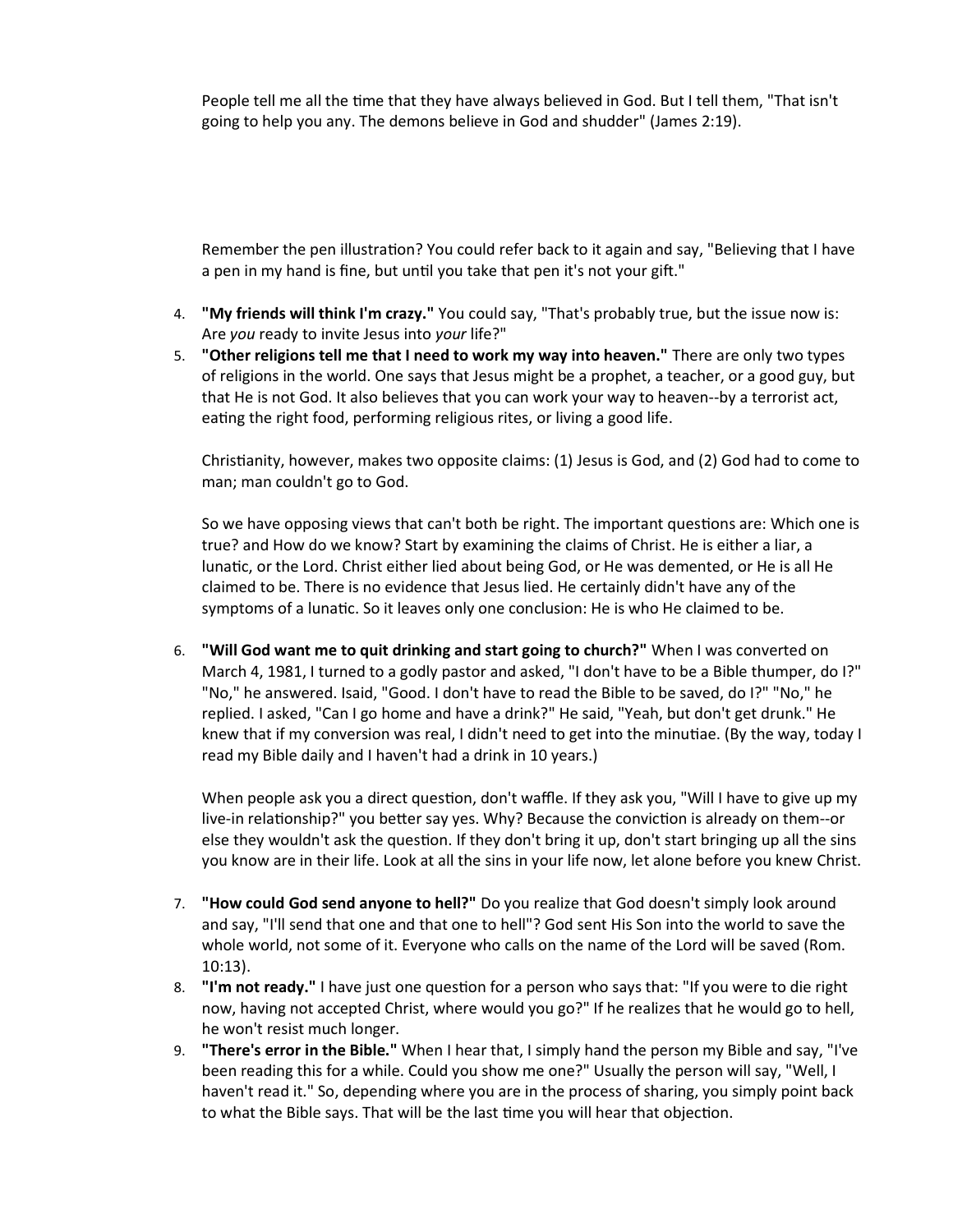- 10. "Aren't there many translations of the Bible?" The answer is absolutely yes. There are many translations, but they all say the same thing. When somebody asks that question, it's usually a defense mechanism. Simply say yes, and then turn them back to the Bible verses you had been looking at.
- 11. "How do you know the Bible is true?" For one thing, archeological data proves it. There are over 14,000 New Testament manuscript copies in existence today. And when scholars compare them, they can't find more than a paragraph's worth of difference--and most of those are misspellings or alternate spellings. None of them affect basic doctrinal issues.

How many of us have been the means by which someone came to know Jesus Christ?

All the evidence points to the conclusion that we have an accurate text. The first manuscript fragment of the gospel of John is dated only about 40 years from the time it was written.

Even though we know the Bible is 100-percent true, we need to realize that we can't force people to accept it as true. If they don't want to accept it, they won't, no matter how much evidence we give them. Every time we offer evidence, they will ask for more--because they don't want to believe.

When I run into intellectual skeptics, I remember that they're tough, angry, and confused, and that they've been given a lot of misinformation. I remind myself what I used to be like before I was saved.

When a leading lawyer at Harvard University decided to hold a mock trial to see if there was enough evidence to prove the resurrection of Jesus Christ, do you know what he concluded? He said that beyond a shadow of a doubt, the preponderance of evidence exists to show that Jesus Christ was raised from the dead. But he said, "I choose not to believe it."

You can't make anybody believe anything. You could try to convince me that Abraham Lincoln lived, but if I didn't want to believe it I wouldn't.

The question I ask people who say they won't believe the Bible is this: "What would it take to prove to you that it is God's Word?" Most of the time they don't even know. It is a practiced defense they are giving you.

## A PERSONAL CHALLENGE

People who are spiritually dead are all around us. People without a born-again, personal relationship with Jesus Christ are in our workplace, our neighborhood, our home.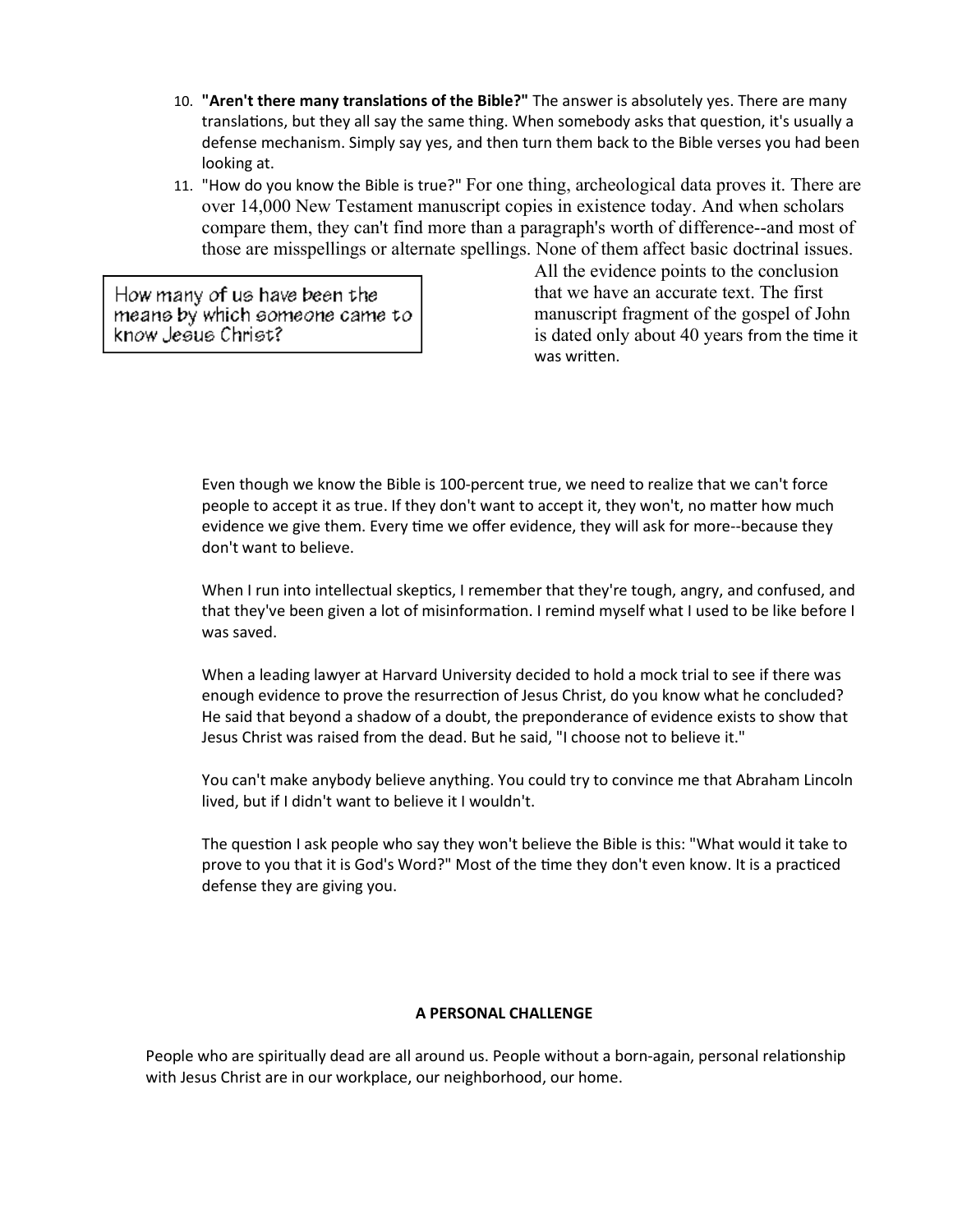As an evangelist, I travel around quite a bit. I see churches with all of their activities and programs that seemingly have little or nothing to do with bringing anyone to know Jesus Christ. I think there are some hard questions that have to be asked of the church today.

# HARD QUESTIONS

How many of us have been the means by which someone came to know Jesus Christ? Do we really believe that unless someone is born again he is damned? Where's our sense of urgency? I'm fearful for all of us, that when we stand before the living, holy God we are going to be humbled into the dust because we have so pitifully failed to carry out the Great Commission.

We seem to have forgotten our mission, and that God has provided everything we need to fulfill it. The resurrection power of Christ, the power that raised Him from the dead, lives in us. With that kind of power, what excuse are we going to offer to God for not sharing our faith?

# YOU ARE NEEDED

Out of 100 conversions, only 15 come to know Christ from an event like an evangelistic service. Eightyfive come to know Christ through a personal witness. That's how important it is for us to speak to others about Christ.

If you have never opened your mouth, you are guilty of the sin of silence. Maybe you think you can't make much of a difference, but you can. Consider, for example, the following story. One evening a deacon, for a reason known only to him, set aside a visitation card that somebody had turned in to the church with a request for a home visit. That week President John F. Kennedy was assassinated. To that deacon's shock, the next Tuesday when he came back to look at the cards for visitation, the name on that particular card was Lee Harvey Oswald, the man who had shot the President.

## **EXCUSES**

There is a tendency for Christians today to expect someone else to evangelize. We have the classic excuses: "I'm too busy." "It's the pastor's job." "I don't have the gift of evangelism." We find excuse after excuse after excuse.

When Peter denied Christ three times, he said, in so many words, that he had never seen or heard of Jesus. None of us would have the audacity to say that. But we do the same thing in another way: We deny Jesus Christ by our excuses and our silence.

HOW MANY SHARE THEIR FAITH?

I want to ask a very hard question. Have you, in the last year, taken your Bible and turned the pages of Scripture with someone who is unsaved, to show him how to become a born-again Christian? I have never been in a church where

more than 10 percent of the congregation indicated that they had shared their faith in the last year. May God forgive us!

There is an urgency about sharing our faith. Yet some of us remain in silence. I don't understand it.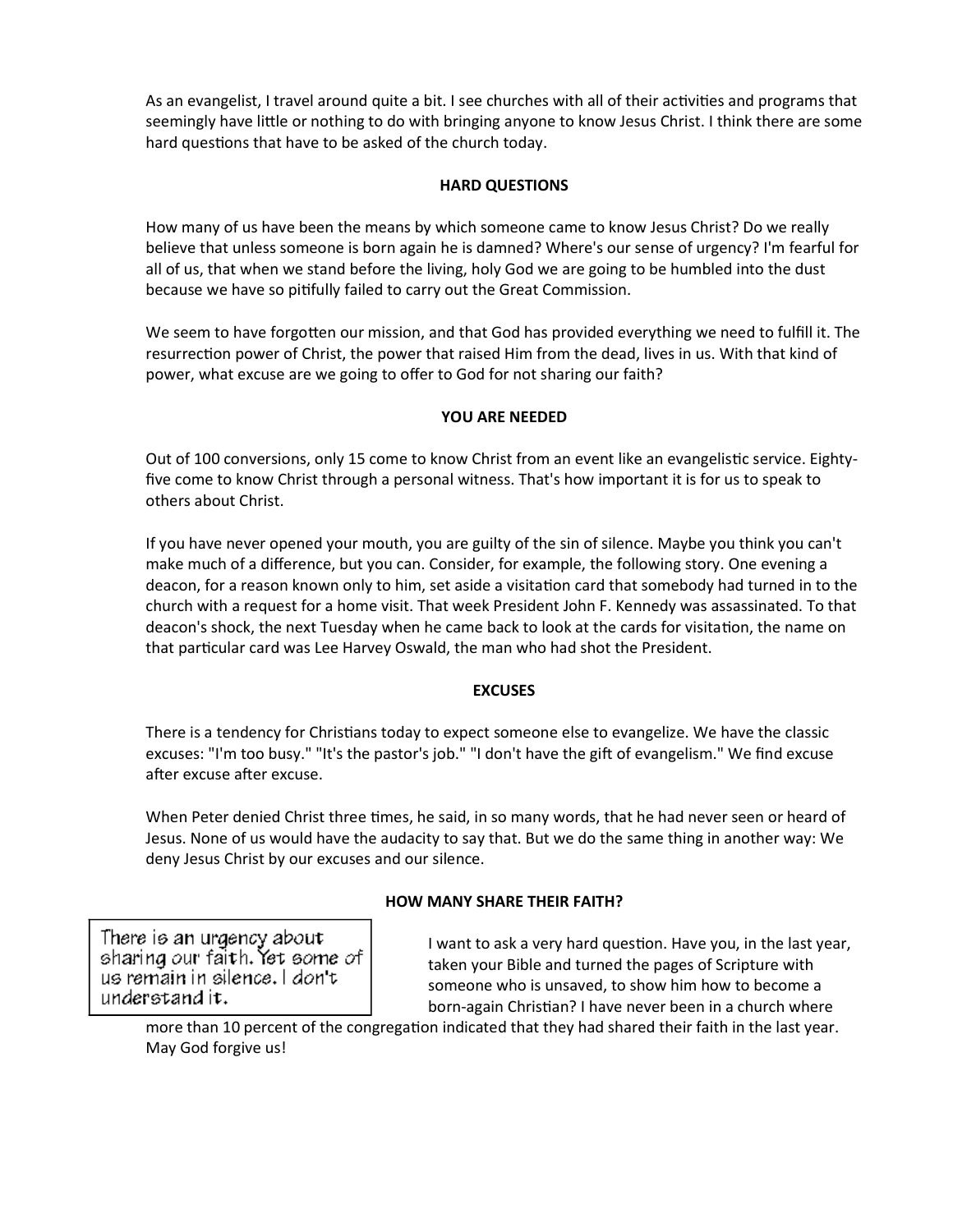This is serious business. A person without a born-again, personal relationship with Christ is on the way to hell. The endless torment, the darkness, the gnashing of teeth. There is an urgency about sharing our faith. Yet some of us remain in silence. I don't understand it.

#### A DREAM

I had a dream. In my dream was an ocean full of drowning people. There was a rock that came up out of this ocean. Some people crawled up on that rock and got to safety.

As I watched, 10 percent of the people on the rock became active in making ropes and ladders, getting near the edge, trying to pull others up on the rock. But 90 percent became very active in their rock gardens, their rock music, their rock jobs, their rock lives. They had a lot of rock meetings where they spent lots of time developing their programs to go back to the ocean--but they never went.

The thought that kept coming through all the time in this dream was, "Could they have forgotten that they themselves were once in the sea?"

A small group of people who seemed to be the leaders bothered me even more. They spent time trying to get up higher on the rock. It seemed they didn't want to get near the edge because it was risky down there. The dead, the diseased, the lost--they were down there. But the group on the rock spent more time cloistered in false security on the higher parts of the rock. Yet every one of them heard a voice say, "Will you come? Will you help Me?"

#### WILL WE TAKE A RISK?

In my dream, the rock was the cross of Calvary. The voice they heard was Jesus Christ, calling you and me to come. There's only one thing that remains, and that is whether or not we will. The question is, will you and I be different? Will we be willing to hear the voice and take a risk and speak out in order to rescue others?

If your answer is yes, pray these words right now:

God, make me Your willing servant. I have been wrong to be silent. Every day, every moment, I will endeavor to share You with others.

**REMEMBER:** Success is not leading someone to Christ. Success is acting out your Christian life, sharing the gospel, and trusting God for the results.

## KEY WORDS

Born Again: to be given new spiritual life through Christ; to become a child of God (see John 3).

Christian: someone who has personally accepted the free gift of salvation provided by Jesus Christ.

Eternal Life: the state of being in a right relationship with God, and existing forever in heaven.

Evangelism: the process of telling others about Jesus and what He has done for them.